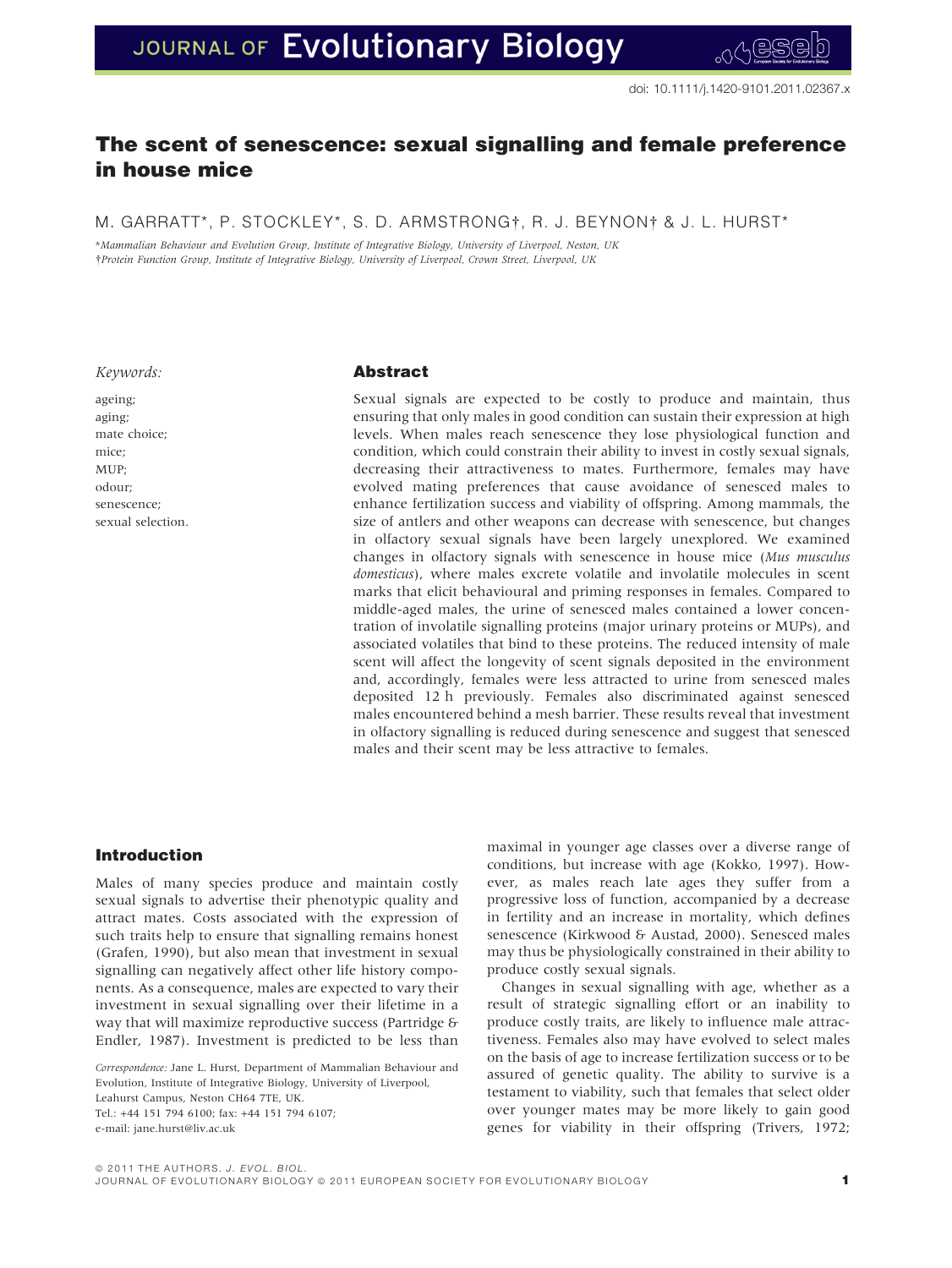Manning, 1985; Kokko & Lindstrom, 1996). In agreement with this theory, females often do prefer older over younger adult males (Zuk, 1988; Wetton et al., 1995; Kempenaers et al., 1997; Komers et al., 1999). However, mating with males that are senesced may incur fitness costs to females and their offspring that outweigh possible viability benefits. For example, senesced males are often the least fertile (Brooks & Kemp, 2001) and may have accumulated more germ-line mutations through their life-time (Pizzari et al., 2008). Thus, in contrast to the preference for middle-aged over younger adult males, females may purposely select against males that are senesced (Jones et al., 2000; Velando et al., 2008) to increase fertilization success or offspring genetic quality (Pizzari et al., 2008; Dean et al., 2010).

Age-dependent sexual selection has been investigated extensively in relation to morphological weapons such as antlers and horns in mammals, where weapon size increases as males reach prime ages and, in some species, decreases during senescence (Mysterud et al., 2005; Vanpe et al., 2007). Investment in rutting, an important behaviour influencing access to mates, can also show a large decline with male senescence (Nussey et al., 2009). In many other mammals sexually dimorphic odours have important roles in sexual selection; these signals are often left in the environment in the form of scent marks (Blaustein, 1981). Changes in olfactory signalling and subsequent female response have been observed between young adult and middleaged male meadow voles (Ferkin, 1999, 2010) and laboratory mice (Osada et al., 2003, 2008), but the effects of senescence on olfactory signalling have been little explored. As investment in sexual scent signalling may have metabolic costs (Gosling et al., 2000; Radwan et al., 2006; Zala et al., 2008), senesced males may be unable to maintain signalling at the same high level as younger males.

The molecular basis and temporal dynamics of sexual scent signalling are best understood in the house mouse (M. musculus domesticus), where male urine scents have a major influence on female attraction and mate choice (Hurst & Beynon, 2004; Hurst, 2009). Males produce a number of androgen-dependent urinary volatiles, including 2-sec-butyl-4,5-dihydrothiazole ('thiazole') and 2,3 dehydro-exo-brevicomin ('brevicomin'), that stimulate females to sniff male scents (Jemiolo et al., 1985) and bring females into oestrus (Jemiolo et al., 1986; Novotny et al., 1999). These highly volatile scent components are bound to involatile major urinary proteins (MUPs), which are excreted at very high concentrations in adult male mouse urine (Beynon & Hurst, 2004). This binding of volatiles to MUPs substantially slows their release from scent marks, extending the emission of airborne volatile signals over many hours that would otherwise be lost within a few minutes (Hurst et al., 1998). The MUPs themselves convey information, allowing females to recognize scent owners from the individual-specific

pattern of MUPs in scent marks (Cheetham et al., 2007), to avoid inbreeding with close kin sharing the same MUP pattern (Sherborne *et al.*, 2007) and to assess male genome-wide heterozygosity (Thom et al., 2008). Darcin, a male-specific MUP expressed by all adult male wild house mice, acts as a sex pheromone that attracts females to spend time near a male's scent and stimulates females to remember and become attracted to the airborne urinary odour of that particular male (Roberts et al., 2010). Darcin also binds and extends the release of one of the most abundant androgen-dependent volatiles in male urine, 2-sec-butyl-4,5-dihydrothiazole (Armstrong et al., 2005). The concentration of MUPs and bound ligands is thus likely to have a major effect on the intensity, duration and decay of male urinary signals.

Here we use mice recently derived from the wild and representative of heterozygous mice in wild populations to test whether senescence reduces the concentration of MUPs and volatile ligands in male mouse urine, and whether this reduces the duration over which volatiles remain in male scent marks and their attractiveness to females. We also test whether senescence influences the attractiveness of males themselves, which is critical in understanding how senescence influences male reproductive success.

# Methods

#### Changes in MUP output with senescence

# Subjects

Urine samples were collected from a colony of mice that derived from several populations in the North West of England, UK. These mice had been crossed and outbred in captivity for up to six generations. Stocks recently derived from the wild were used in this experiment rather than domesticated laboratory mice as long term selection in the laboratory can substantially alter the expression of sexually selected signals (Cheetham et al., 2009; Roberts et al., 2010). Further, inbred laboratory animals can have much shorter lifespans compared to animals derived from the wild (Harper, 2008), which may influence the degree and onset of senescence. Although mice are a key model organism in ageing research, surprisingly little is known about the ageing of mice in the wild. Reports of mortality in natural populations of mice vary greatly; for example, the average lifespan of a mouse in an island population can be just 100 days, whereas in the open steppe of Russia 22% of mice were reported to have survived to over 21 months old (Berry & Bronson, 1992). To our knowledge no study has documented senescence in wild populations of mice, but the ages of senesced individuals in this experiment correspond to increased mortality rates among mice from two different lines recently derived from separate wild populations and bred in the laboratory (Miller et al., 2002).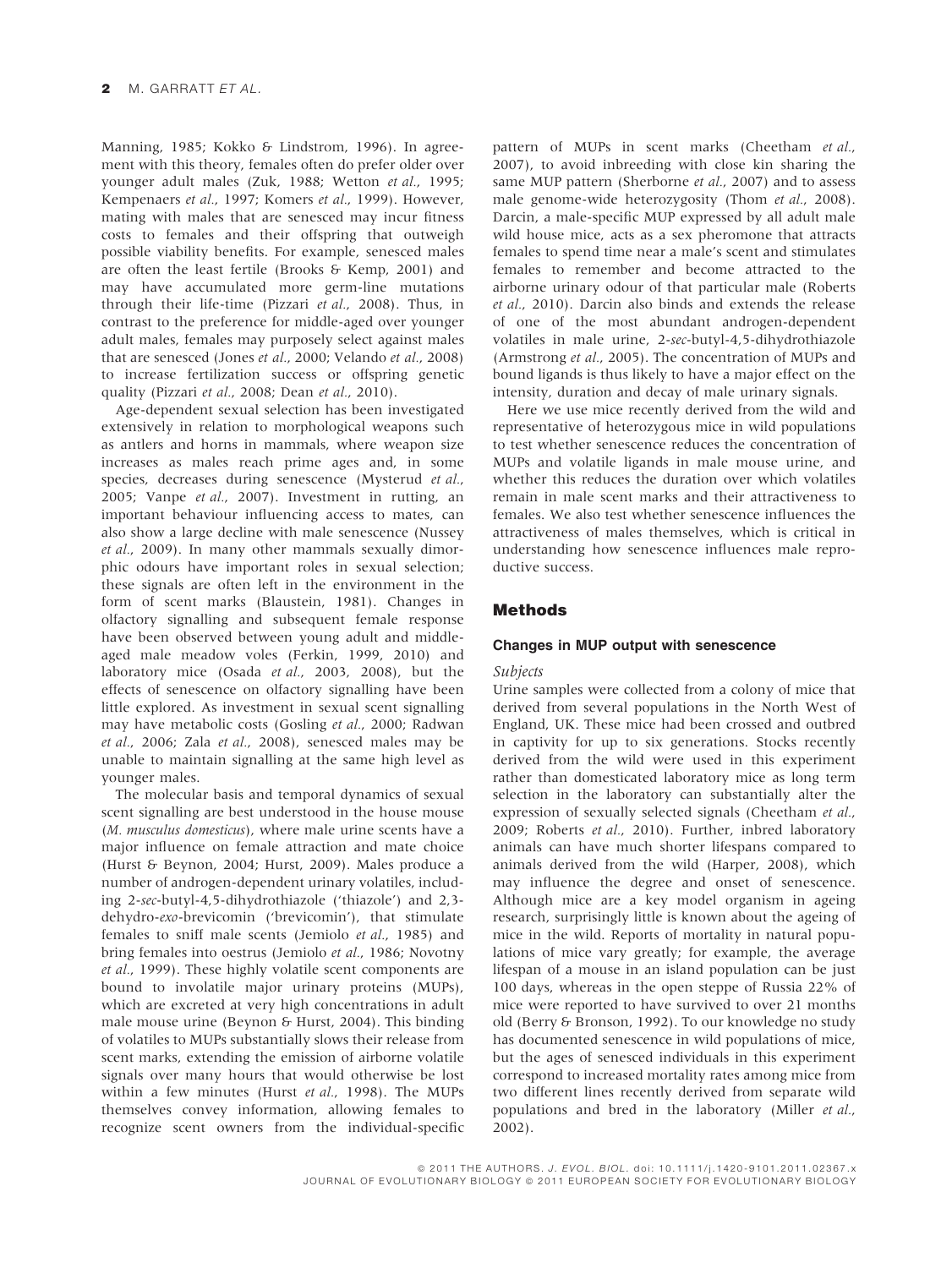To test whether urinary MUP concentration of individual males decreases with senescence, and to measure the rate of decline among adult males of different ages, we collected urine samples from 11 males once a month over a 6-month period. These males were derived from animals outbred in captivity for one to three generations (i.e. the animals in this study were second to fourth generation) and were either middle-aged adults ( $n = 6$ , age range 12–17 months) or were in the early stages of senescence ( $n = 5$ , age range 25–26 months) at the start of the 6-month sample period. Senesced and middle-aged males did not differ significantly in the number of generations since their ancestors were collected from the wild (mean generations  $\pm$  SE for senesced males:  $2.6 \pm 0.6$ ; middle-aged males:  $3.0 \pm 0.0$ ; t-test for unequal variance:  $t = -0.67$ ,  $P = 0.54$ ). Males were born in enclosures (122 cm  $\times$  60 cm  $\times$  76 cm), housed singly at 28 days old  $(48 \text{ cm} \times 11.5 \text{ cm} \times 12 \text{ cm})$ , and given equivalent experience of conspecifics through life (occasional olfactory, visual and acoustic contact with females after they were 6 months old).

Under more natural conditions, selective disappearance of males and variation in signalling effort with differing social experience could mask any correlation between MUP concentration and senescence at a population level. Thus, we also examined whether there was a significant correlation between male age and MUP concentration within a group of colony males of different ages (18–33 months,  $n = 33$ ) that varied in their individual lifetime experiences with conspecifics. These males were a random sample of mice from our laboratory that had been used in behavioural experiments that allowed different experience of conspecifics (although none of the males had mated): some males had been involved in competitive interactions with other males and had experience of females, while others had been largely isolated through life. Social experience was randomly distributed across ages and males were derived from animals outbred in captivity for two to five generations. While there was a correlation between age and the number of generations in captivity among these males ( $n = 33$ ,  $r_s = -0.83$ ,  $P < 0.001$ ), number of generations was not correlated with either urinary protein concentration ( $n = 33$ ,  $r_s = 0.25$ ,  $P = 0.17$ ) or protein concentration corrected for dilution ( $n = 33$ ,  $r_s = 0.26$ ,  $P = 0.15$ ). Furthermore, controlling for the number of generations had no impact on the relationships between age and sexual signalling (see results). The males were born in cages  $(45 \text{ cm} \times 28 \text{ cm} \times 13 \text{ cm})$  then housed singly at 28 days old  $(48 \text{ cm} \times 11.5 \text{ cm} \times 12 \text{ cm})$ . Cages of all males were lined with Corn cob Absorb 10/14 substrate. Mice had paper-wool bedding material and ad libitum access to food (Lab diet 5002, International Product Supplies Limited, London, UK) and water. Mice were maintained on a 12:12 h reversed light cycle with white lights off at 09:00. Samples were collected during the dark phase under dim red lighting.

#### MUP concentration

Urine was collected by holding males by the scruff of the neck over a clean Eppendorf tube and the bladder massaged gently using the tip of the index finger and thumb to stimulate urination; samples were stored immediately at  $-20$  °C. To establish the proportion of urinary protein that consisted of MUPs, urine samples were run on SDS-PAGE gels as described by Laemmli (1970). For each gel, the same volume of urine was added from each male (diluted 1:40 for gels in Fig. 1, 1:50 for Fig. 2) such that the amount of protein added per lane varied between  $0.25-3 \mu$ g, depending on each male's urinary protein concentration; the volume of MUP bands was quantified using the densitometry program Total Lab Quant (TotalLab Ltd, Keel House, Garth Heads, Newcastle upon Tyne, UK). Total urinary protein concentration was assessed using the Coomassie plus<sup>®</sup> protein assay reagent kit from Perbio Science UK Ltd (Unit 9, Atley Way, North Nelson Industrial Estate, Cramlington, Northumberland NE231WA) as described by Cheetham et al. (2009). To correct for urinary dilution we measured urinary creatinine (Beynon & Hurst, 2004) also using the method of Cheetham et al. (2009). However, as creatinine is a by-product of muscle metabolism and muscles become smaller and weaker with age (McArdle et al., 2002), we only used this correction for urine dilution when creatinine did not vary with age.

#### Epididymal sperm counts

To test whether there was a relationship between MUP concentration and male reproductive senescence, we measured epididymal sperm counts in 13 males aged 21–32 months with varying experience of conspecifics. These males were a random subsample of the individuals that were used to test for a correlation between male age and urinary MUP concentration. In mice, epididymal sperm counts are lower in senesced males when compared to young adults and can correlate with male fertility in old age (Parkening, 1989; Ten et al., 1997). Males were culled humanely then the left epididymis was dissected and macerated for 1 min with a scalpel blade in 0.1 mL of 1% citrate solution. A further 0.9 mL of citrate was added and the mixture was left to stand for a further minute. After mixing, a small amount of the preparation was added to each chamber of an improved Neubauer haemocytometer, which was left to stand for 15 min in a sealed container on moist cotton wool before sperm were counted manually under a microscope.

#### Changes in volatiles with senescence

We measured the amount of 2-sec-butyl-4,5-dihydrothiazole and 2,3-dehydro-exo-brevicomin in urine samples from middle-aged ( $n = 5$ , 15–20 months old) and senesced males ( $n = 6$ , 28–29 months old) that each had equivalent lifetime experience of conspecifics. These were the same males that were used to assess changes

ª 2011 THE AUTHORS. J. EVOL. BIOL. doi: 10.1111/j.1420-9101.2011.02367.x

JOURNAL OF EVOLUTIONARY BIOLOGY ª 2011 EUROPEAN SOCIETY FOR EVOLUTIONARY BIOLOGY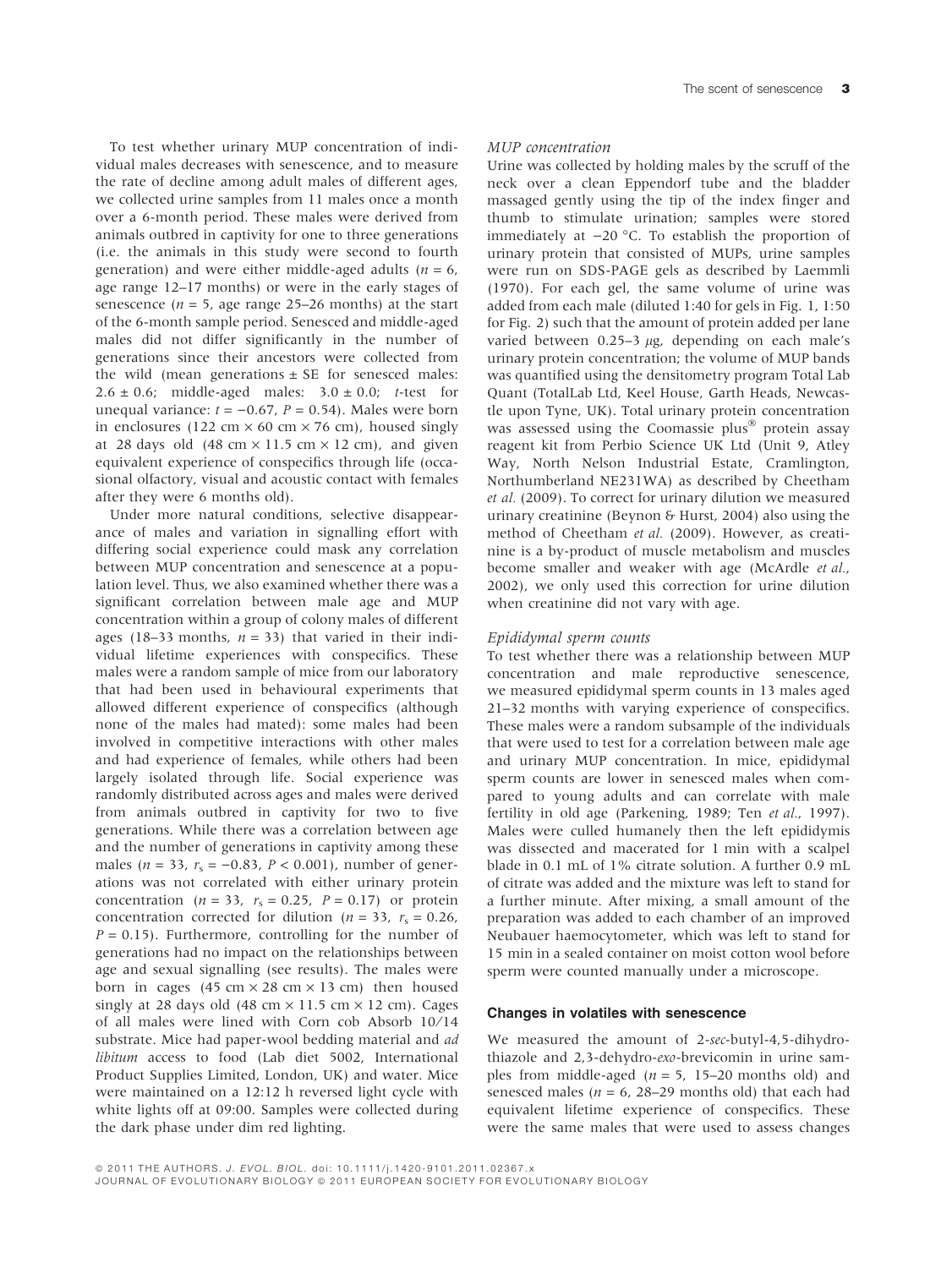

Fig. 1 Decreased urinary MUP concentration in senesced males compared to middleaged adults. SDS-PAGE confirmed that nearly all urinary protein was MUP in both middle-aged and senesced males sampled at (a) the start and (b) the end of a 6-month period. (c) Senesced males  $(\blacksquare)$  consistently excreted a lower concentration of urinary creatinine than middle-aged males  $( \circ )$  over the 6 month sample period. (d) Urinary protein concentration was greater among middle-aged than senesced males, but this difference became smaller over time as middle-aged males decreased urinary protein concentration. Densitometry of bands on SDS-PAGE confirmed that both (e) darcin and (f) other MUPs were reduced among senesced compared to middle-aged males. P values are for separate repeated measures GLMs for males of different age classes.

Fig. 2 MUP output gradually decreases with old age, corresponding with reproductive senescence. (a) SDS-PAGE of urine (0.1  $\mu$ L of urine added from each male) sampled from the upper and lower quartiles of male ages confirmed that most urinary protein was MUP and that MUP output declined among senesced males. (b) Urinary protein (corrected for urine dilution) correlated negatively with male age. (c) The oldest males had the lowest epididymal sperm counts. (d) Epididymal sperm counts correlated strongly with urinary protein output.

ª 2011 THE AUTHORS. J. EVOL. BIOL. doi: 10.1111/j.1420-9101.2011.02367.x JOURNAL OF EVOLUTIONARY BIOLOGY ª 2011 EUROPEAN SOCIETY FOR EVOLUTIONARY BIOLOGY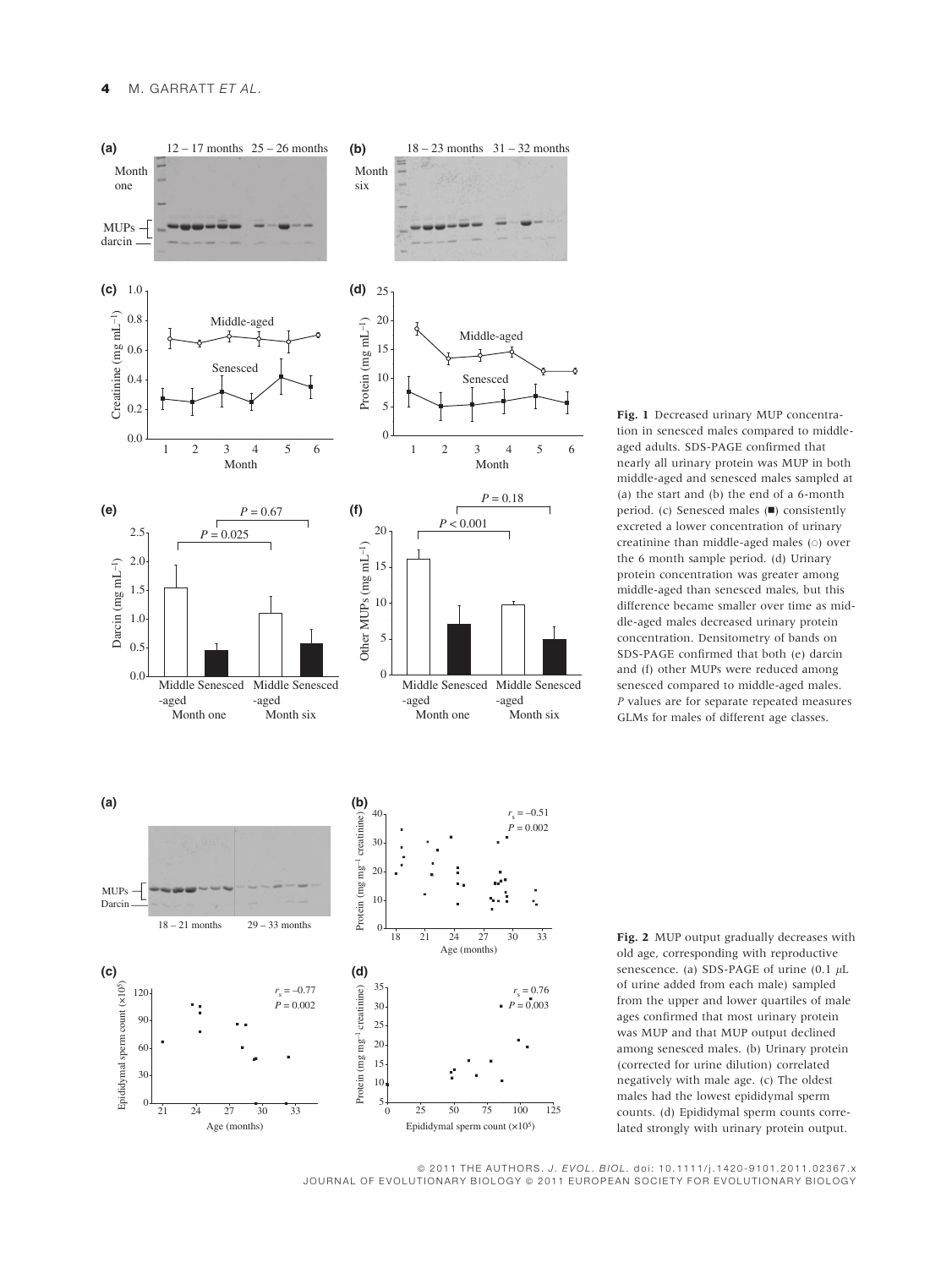in MUP concentration over a 6-month period but urine samples were collected for volatile analysis only once. In 1 mL sealed glass vials, urine samples (50  $\mu$ L) were added to 50  $\mu$ L of AnalaR grade hexane (Fisher Scientific, Loughborough, Leics, UK). This hexane contained an internal standard  $[10 \text{ pg } \mu L^{-1}$  of decaflourobenzophenone (Sigma-Aldrich Ltd, Gillingham, Dorset, UK)] to allow correction for differences in extraction between samples. Vials were vortexed for 10 s and incubated for 10 min at room temperature (18–24  $^{\circ}$ C). The hexane layer was then removed to an autosampler vial. This extraction process was repeated twice more using the remaining sample then the vial was sealed for GC–MS analysis. Solvent extracts  $(1 \mu L)$  of the hexane extract) were analysed using a DB-5MS 20 m  $\times$  0.18 mm inner diameter  $\times$  0.18  $\mu$ m film capillary column (J&W Scientific, Folsom, CA, USA) fitted to a Thermo Electron Trace GC fitted with a splitless injector. The detector was a Thermo Electron Polaris ion-trap mass spectrometer. Data acquisition, tabulation and analysis were controlled using Xcalibur software. All mass spectra were obtained by electron ionization at an ionization potential of 70 eV. Analysis of samples was in full scan mode (50–600  $m/z$ ). The extracted ions at 60  $m/z$  and 125  $m/z$  were used to monitor thiazole and brevicomin respectively (Robertson et al., 1993), while those at  $362 \frac{m}{z}$  were used to monitor the internal standard. The abundance of volatiles and the internal standard were determined using the peak area. We also tested whether urine samples from middle-aged ( $n = 6$ , 18–23 months old) and senesced males ( $n = 5$ , 31–32 months old) differed in abundance of thiazole after 10  $\mu$ L of urine was spotted as a scent mark and left for 10 min, 4, 8 and 12 h prior to analysis. Urine from each individual was spotted on eight replicate 20 mm glass fibre discs and placed under a box to minimize external factors influencing volatile loss. At each time point two replicate discs per male were removed to 100 µL of hexane and extracted to measure residual thiazole as described above.

# Female preference between males and between urine scents

### Subjects

Females were bred and housed in enclosures (116 cm  $\times$  58 cm  $\times$  80 cm) or cages (45 cm  $\times$  28 cm  $\times$ 13 cm), in groups of two or three after weaning and tested when adult (age range: 9–15 months old); all females had experienced regular olfactory, visual and acoustic contact of unrelated males and females through life. Eight of the females used in the choice test between males had also mated and given birth to a litter, 5–11 months prior to the experiment. Unless otherwise stated the origins of mice and the cage/enclosure conditions were the same as described for males. Experimental procedures were carried out in the dark phase under dim red light. To bring females into oestrus or proestrus during the preference tests, soiled bedding and substrate from an unfamiliar male, unrelated to those used in the experiment, was added to each female's cage or enclosure 3 days prior to each trial (Marsden & Bronson, 1964; Cheetham et al., 2007).

#### Urine scent preference tests

Fifteen females were given paired choice tests between the airborne odours emanating from urine streaks derived from senesced ( $n = 17$ , age range 27–33 months, age mean = 29.3) vs. younger adult males ( $n = 14$ , age range 4–19 months old, mean = 11.8 months). Each female was tested twice using urine from different males in each test (females were always tested with urine from males they had not encountered previously), at least 2 weeks apart, once when urine marks were allowed to dry for only 10 min prior to the test, and after urine was allowed to dry for 12 h prior to testing. A unique pair of males was used in each trial, with urine from individual males used in one or two trials of each type. Tests were balanced for both order (half the females received the 10 min urine first) and for the sides on which adult and senesced urine were presented.

Females were housed in pairs in two enclosures (116 cm  $\times$  58 cm  $\times$  80 cm) that were connected by two gates (40 mm diameter); females could move between enclosures except during experimental tests, when the two females were confined and tested in separate enclosures. Each enclosure contained a food and water hopper and a clear Perspex sheet (30 cm  $\times$  39 cm) placed above two small bricks (3 cm high) to create a covered central area. Urine streaks were presented on microscope slides at either end of the enclosure, equidistant (21 cm) from the edge of the cover sheet and end wall. This required females to move into an open area of the enclosure to investigate male scent marks. The microscope slides were presented in mesh holders that prevented direct contact, ensuring that females could only respond to airborne volatiles emanating from the urine streaks. However, as females are only attracted to a male's airborne urinary scent after they have contacted darcin in the male's urine, which stimulates them to learn the airborne scent (Roberts et al., 2010), females were given direct contact with  $10 \mu L$  of each urine sample, presented simultaneously on separate microscope slides under the central covered area, 1 h prior to the test (aged for the same time as the urine used in the test). Scent marks used in the test were created by streaking 10  $\mu$ L of urine in a 4 cm line on a microscope slide, which was then left to dry for 10 min or 12 h. Females were tested with urine from males that were unrelated and unfamiliar, using different pairs of males in each test. Immediately before each test, females were confined away from the test arena while the scent stimuli were placed in the mesh holders; one female was then allowed to re-enter each test arena for a 10 min trial. Trials were recorded remotely and analysed by an

JOURNAL OF EVOLUTIONARY BIOLOGY @ 2011 EUROPEAN SOCIETY FOR EVOLUTIONARY BIOLOGY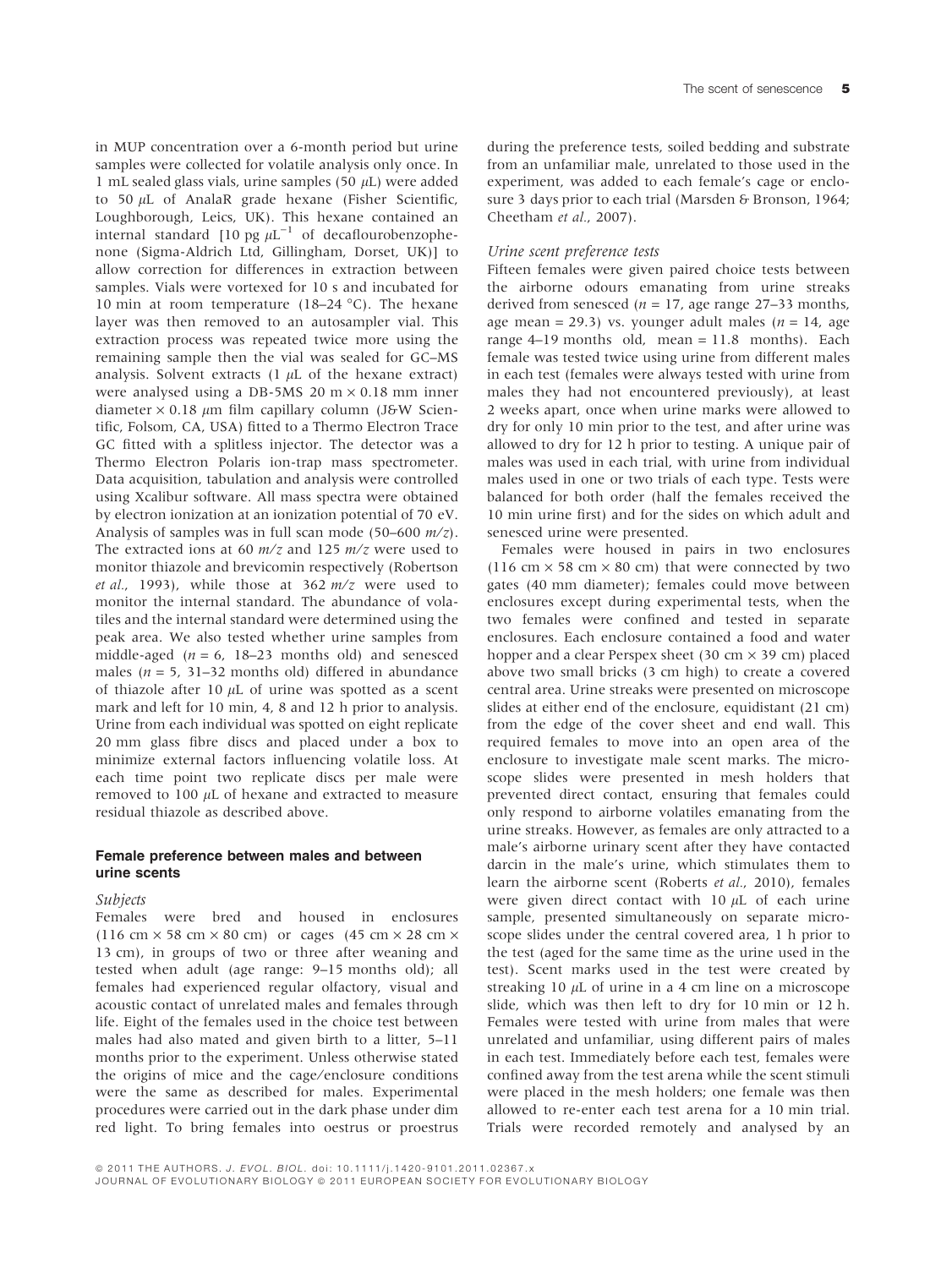experimenter blind to both the location of different aged scents and the amount of time samples had been left to dry. The total amount of time spent in the open area within a 10 cm radius of scent samples was recorded, together with time spent sniffing each scent (nose in contact with the mesh barrier).

#### Choice test between males

Fourteen females were given a paired choice between middle-aged ( $n = 6$ , age range 17–22 months) and senesced males ( $n = 5$ , age range 30–31 months). Each female was presented with a different pair of middle-aged and senesced males, with individual males used in up to three tests. Males were presented behind separate mesh barriers at opposite ends of a three chambered apparatus, created by connection of three cages (45 cm  $\times$  28 cm  $\times$ 13 cm) with plastic tunnels (42 mm diameter); females were able to move freely between cages and allowed olfactory, visual and acoustic contact with the males. Soiled substrate from the home cage of each male (2.5 g) was placed in front of the corresponding barrier to allow females direct contact with the male's scent. Trials were 1 h in duration, recorded remotely and then watched by an experimenter blind to the location of the senesced male. We recorded the amount of time and number of visits made by females to the cage area in front of each male (12.5 cm  $\times$  41 cm), together with the frequency of scent marking by females on Benchkote that lined the cage area in front of each male. Marking patterns were visualized using a Bio-Rad Fluor-S MultiImager (Bio-Rad Laboratories Ltd, Hemel Hempstead, UK). Scent mark numbers were counted automatically using the 'Analyze Particles' tool in IMAGEJ version  $1.38 \times (http://rsb.info.$ nih.gov/ij/).

#### Data analysis

Statistical tests of changes in olfactory signalling with senescence were carried out using the spss software package, version 16. Correlations between urinary protein concentration, sperm number and male age were assessed using Spearman's rank tests. When controlling for the number of generations since males were derived from the wild, General Linear Models (GLM) were used and the number of generations included as a covariate. Repeated measures GLMs, applying the Greenhouse– Geisser correction where necessary, assessed changes in urinary protein or creatinine concentration over 6 months. A repeated measures GLM assessed the loss of thiazole from scent marks with time since deposition and male age, while the amount of thiazole and brevicomin in fresh urine from middle-aged and senesced males were compared using Student's t and Mann– Whitney U-tests respectively. To assess female preference for middle-aged over senesced males or their scents, we calculated the bias in response to the middle-aged minus senesced stimulus (excluding any trials where females visited neither stimulus). Linear mixed effects (LME) models, fitted by maximum likelihood using the lme4 package in R, assessed whether the bias was significantly greater than zero. The identities of the middle-aged and senesced stimulus males were added as random effects to control for the use of some males in more than one trial; prior female breeding experience was included in the model for female preference between males but all females were naive in tests of preference between urine stimuli. The bias in time spent sniffing urine was transformed logarithmically to approximate normality for analysis (Kolmogorov–Smirnov and Shapiro–Wilk tests, NS).

# Results

#### Decrease in MUP output with senescence

We first tested whether urinary MUP concentration was lower in senesced males (25–26 to 31–32 months) when compared to middle-aged males (12–17 to 18–23 months), and whether MUP concentration decreased as males aged over a 6-month period. Nearly all urinary protein was MUP, with no increased leakage of other proteins into urine even among the older senesced males (Fig. 1a, b). Males that were senesced had a lower concentration of creatinine in their urine (Fig. 1c; effect of age class:  $F_{1,9} = 19.41$ ,  $P = 0.002$ ; interaction between month and age class:  $F_{2,4,45} = 1.50$ ,  $P = 0.24$ ), possibly due to the loss of muscle mass with age (McArdle et al., 2002) or to an unexpected age-related increase in water intake. Although protein concentration could not therefore be corrected for urine dilution using creatinine, urinary protein concentration was significantly reduced among senesced compared to middle-aged males over the 6 month sample period (Fig. 1d;  $F_{1,9} = 12.52$ ,  $P = 0.006$ ). Notably, the difference in protein concentration between the two age groups decreased over the 6-month period (Fig. 1d; interaction between month and age class:  $F_{3,1,45} = 5.18$ ,  $P = 0.005$ ), reflecting a sharp rate of decline among males that were middle-aged at the start of this period ( $F_{5,25} = 16.34$ ,  $P < 0.001$ ). Males that were already senesced and had a low protein concentration at the start of sampling did not decrease MUP output any further over the next 6 months ( $F_{5,20} = 1.46$ ,  $P = 0.29$ ).

As not all MUPs have the same functions in sexual signalling, we also assessed more specific changes in MUP output using densitometry of MUPs separated by SDS-PAGE, using samples taken in the first and last month of the sample period. The male-specific MUP darcin plays a special role as a male sex pheromone, responsible for attracting females to spend time near male scent marks and stimulating a learned attraction to that male's airborne scent. Changes in darcin concentration followed the same pattern as total protein concentration, with a difference between senesced and middle-aged males in the rate of decline in concentration over time (Fig. 1e;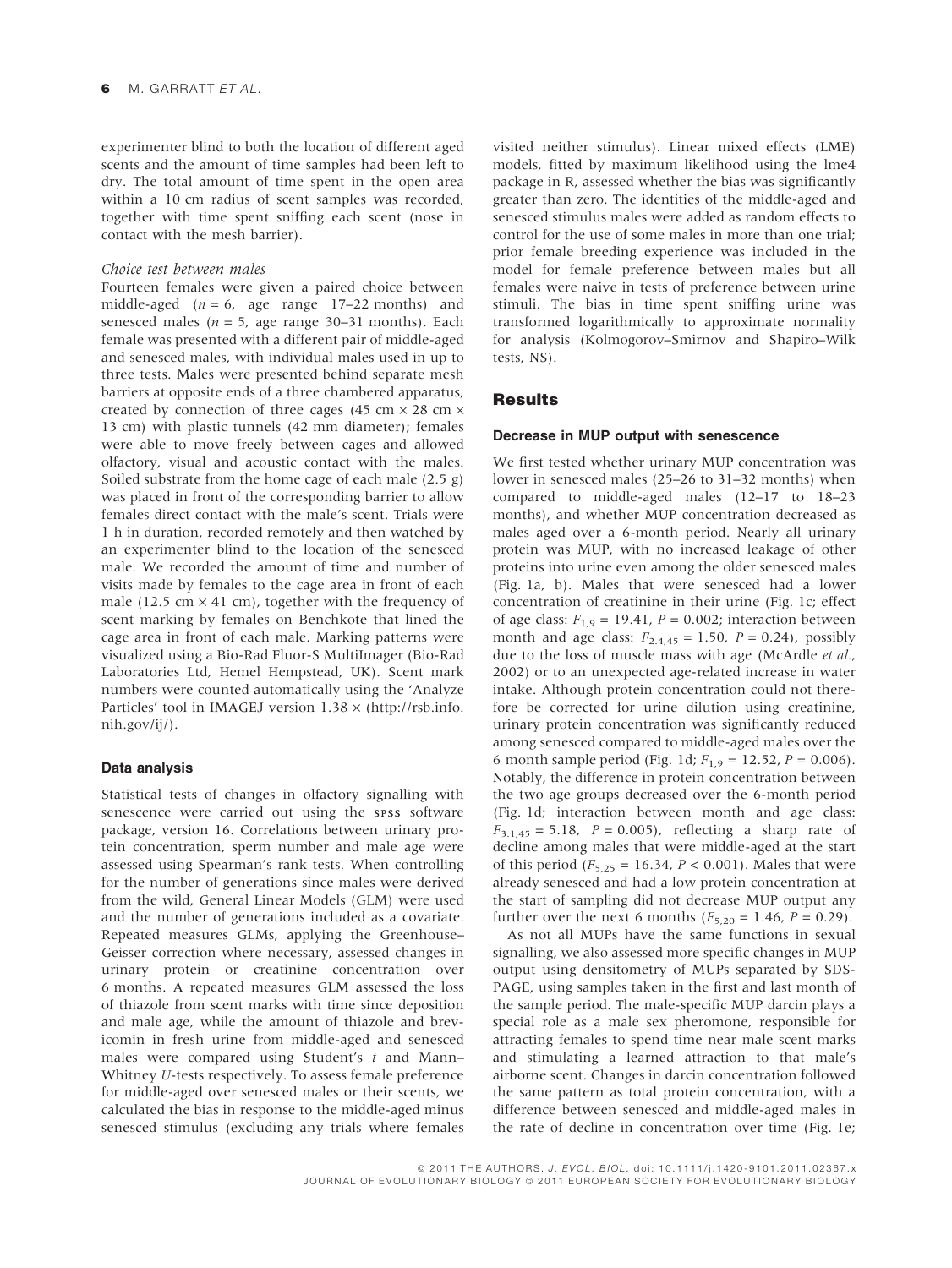interaction between month and age class:  $F_{1,9} = 5.20$ ,  $P = 0.048$ ). Over both months there was only a tendency for middle-aged males to excrete a higher concentration of darcin (effect of age class:  $F_{1,9} = 3.84$ ,  $P = 0.082$ ), because there was a difference in the first month  $(t_9 = -2.63, P = 0.027)$  but this was no longer significant by the sixth month  $(t_9 = -1.27, P = 0.24)$ . The main MUP band on SDS-PAGE comprises a number of very similar MUP isoforms that provide the individual-specific MUP patterns used for individual and kinship recognition (Mudge et al., 2008). Although not male-specific, males generally express a significantly higher concentration of these MUPs than females. Senesced males had a lowered output of these MUPs compared to middle-aged males (effect of age class:  $F_{1,9} = 10.53$ ,  $P = 0.01$ ). However, as with total urinary protein, middle-aged males showed a much sharper decrease in output of these MUPs over the sample period when compared to middle-aged males (Fig. 1f; interaction between month and age class:  $F_{1,9} = 8.50, P = 0.017$ .

We also tested whether there was a relationship between senescence and MUP concentration across males ranging from middle-aged to senesced (18–33 months) that had more variation in their lifetime experience of conspecifics. Again, the oldest males expressed the lowest concentration of urinary protein  $(n = 33, r_s = -0.39, P = 0.025)$ , which was almost all MUP (Fig. 2a). In this case, however, age had no effect on urinary creatinine ( $n = 33$ ,  $r_s = -0.02$ ,  $P = 0.90$ ), allowing protein output to be corrected for urine dilution to provide a more accurate measure. This revealed an even stronger negative relationship between male age and urinary protein output (Fig. 2b). We also examined epididymal sperm number in a subset of these males; as expected, the oldest males had the lowest epididymal sperm counts (Fig. 2c). Further, epididymal sperm count correlated strongly with urinary protein output (Fig. 2d), suggesting that males with the lowest MUP output were the least fertile. After controlling for the number of generations since the ancestors of each male were caught in the wild, there was still a strong effect of male age on urinary protein concentration  $(F_{1,32} = 7.22, P = 0.012)$ , protein concentration corrected for dilution ( $F_{1,32} = 9.32$ )  $P = 0.005$ ) and sperm number ( $F_{1,12} = 8.89$ ,  $P = 0.014$ ). A strong relationship also persisted between epididymal sperm count and urinary protein output  $(F_{1,12} = 9.49)$ ,  $P = 0.012$ .

#### Changes in volatile abundance

Senesced males (sampled at 28–29 months) excreted the signalling volatiles 2-sec-butyl-4,5-dihydrothiazole ('thiazole') and 2,3-dehydro-exo-brevicomin ('brevicomin') at approximately one third of the concentration observed among middle-aged males (15–20 months) (thiazole: mean  $\pm$  SE for senesced males: 19.8  $\pm$  6.2; middle-aged males:  $63.2 \pm 17.2$ ;  $t_9 = -2.56$ ,  $P = 0.03$ ;

brevicomin: senesced males: 1.4 ± 0.9; middle-aged males:  $4.9 \pm 1.3$ ; Mann–Whitney  $z = -1.68$ ,  $P = 0.09$ ; data are expressed in arbitrary units relative to an internal standard). While MUPs are involatile and remain unchanged after deposition, these volatile ligands bind to MUPs but are gradually lost from male scent marks over time. Brevicomin is lost quickly, within about 20 min (Cavaggioni et al., 2006). However, the release of thiazole is extended over a period of approximately 24 h, with an initial rapid loss followed by a much slower release of the thiazole bound to darcin, which has a strong binding affinity for this volatile (Armstrong et al., 2005). We thus assessed the amount of thiazole remaining over a 12 h period after urine was deposited in small scent marks. As expected, the amount of thiazole remaining decreased with time since deposition  $(F_{3,27} = 18.1, P = 0.002)$ , with a much more rapid loss over the first 4 h (Fig. 3). The amount of thiazole remaining in the urine of senesced males was lower at each time point  $(F_{1.9} = 9.2, P = 0.014)$ , although the extent of this difference varied with time since deposition (interaction between male age class and scent mark age:  $F_{3,27} = 10.0$ ,  $P < 0.012$ ). Notably, the amount of thiazole remaining in senesced male urine after 4 h was similar to that in middle-aged male urine after 8 or 12 h; after 12 h, middle-aged males still retained a low but detectable level of thiazole but almost all had gone from senescent male urine (Fig. 3).



Fig. 3 Abundance of thiazole remaining in urine spots from senesced and middle-aged males left to dry for different time periods. Open circles (o) denote middle-aged males (18–23 months), closed squares  $(\blacksquare)$  denote males that were senesced (31–33 months). The amount of thiazole remaining at scent marks decreased over time and the difference between middle-aged and senesced male urine varied with the length of time that urine spots were left to dry in the environment.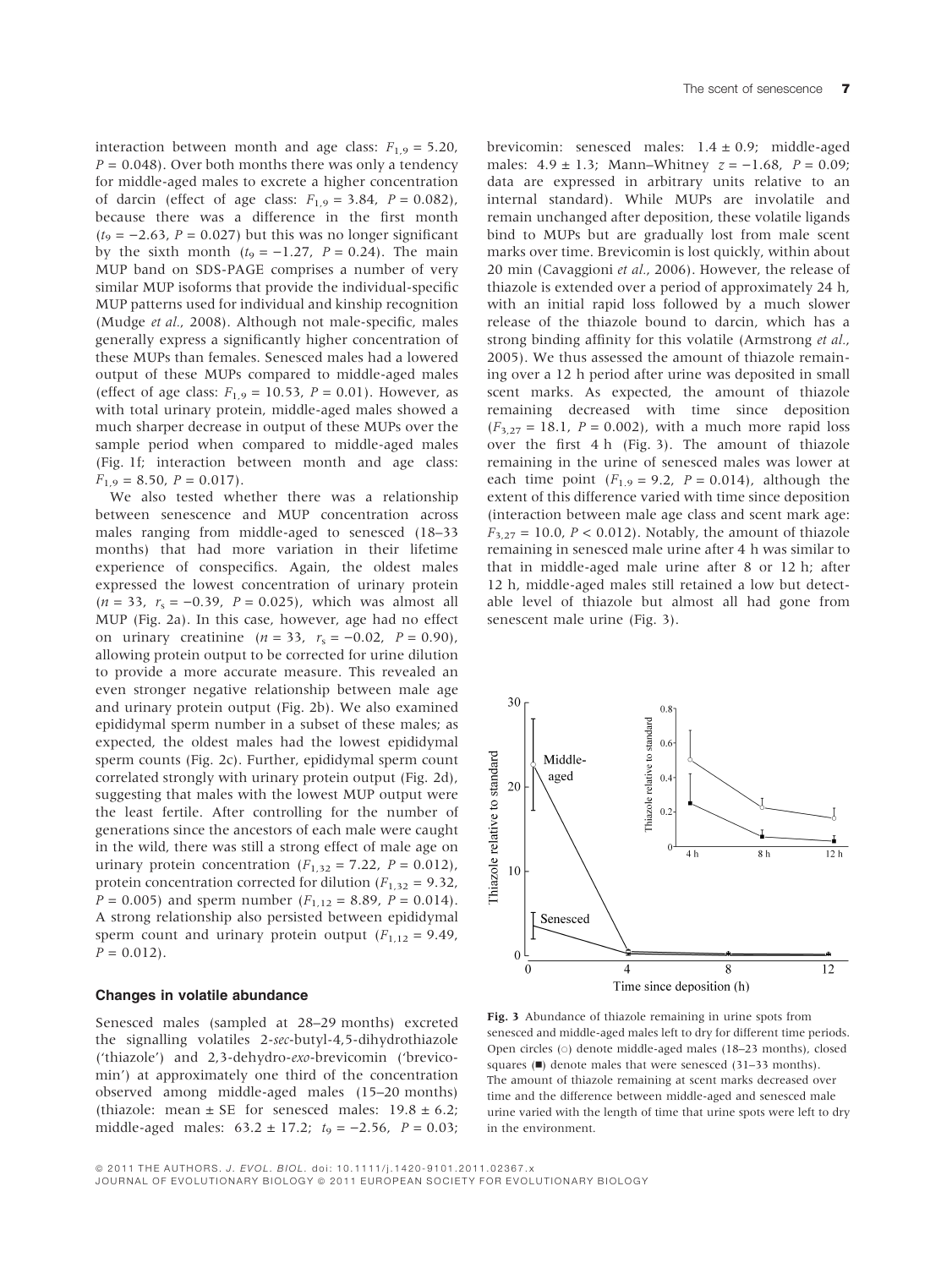#### Female attraction to senesced males and their scent

### Urine preference test

The effects of senescence on male scent signals are only likely to influence male reproductive success if these alter the male's attractiveness to females, or if their scent signals are simply less detectable. We tested the time that females spent in the vicinity of airborne odours from senesced (27–33 months old) vs. younger adult (4–14 months old) male scent marks  $(10 \mu L \text{ urine})$ , and the time spent closely investigating the scents. These were presented in separate open areas of a female's home enclosure that normally were visited only rarely. When scent marks were freshly deposited, there was no difference in the time spent near or closely sniffing urine from adult or senesced males (Fig. 4a). However, when scent marks were 12 h old, females spent more time in the vicinity of the younger adult male's scent (Fig. 4b). This was due both to more time spent closely sniffing at the younger male's scent, and to more time in the vicinity not sniffing (Fig. 4b).

#### Male preference test

To test whether females were less attracted to senesced males themselves (30–31 months old) compared to middle-aged adults (17–22 months old), we assessed female preference when males were presented behind separate barriers that allowed olfactory, visual and acoustic contact over a 1 h test. There was no difference in the



Fig. 4 Female preference between younger adult (4–19 months old) and senesced (27–33 months old) male urinary volatiles. Females were tested with scent marks aged for (a) 10 min or (b) 12 h. There was no difference in response when scent marks were aged for 10 min, but females spent less time in the open area near senecesed male urine when aged for 12 h, due to both less time sniffing the scent stimulus and less time in vicinity not sniffing. P values are from LME models assessing whether there was a significant bias against urine from senesced males.

frequency of visits (Fig. 5a) or time spent in the vicinity of senesced vs. middle-aged males (Fig. 5b). However, females deposited more scent marks in front of the middle-aged male than in front of the senesced male (Fig. 5c), suggesting a preference for communicating with the middle-aged male. Females were tested with  $(n = 8)$  or without  $(n = 6)$  prior breeding experience, but this factor had no influence on their bias in scent mark placement ( $\gamma^2 = 0.19$ , d.f. = 1, P = 0.66).

#### **Discussion**

Our results demonstrate a reduction in the concentration of each of the male-specific scent signalling molecules examined in the urine of senesced male mice compared to middle-aged adults. This involved both volatile and involatile androgen-dependent sexual signals, each showing an approximately three fold reduction compared to younger middle-aged males. The two androgen-dependent volatiles 2-sec-butyl-4,5-dihydrothiazole ('thiazole') and 2,3-dehydro-exo-brevicomin ('brevicomin') are important for stimulating female investigatory contact with a male's scent, and have been found to stimulate as much investigation as intact male urine when both male volatiles are presented together (Jemiolo et al., 1985). These two compounds also act synergistically to stimulate oestrus in females (Jemiolo et al., 1985) as well as stimulating male competitive aggression when added to castrated male urine (Novotny et al., 1985). As both of these hydrophobic volatiles are bound by the central cavity of MUPs (Robertson et al., 1993), the reduced concentration of these volatiles in senesced males may be due, at least in part, to the reduced concentration of the MUPs that carry them. This reduction in MUP concentration was evident in the male-specific sex pheromone darcin (Roberts et al., 2010), as well as in the polymorphic MUPs that are expressed by both sexes and encode individual and kinship identity (Hurst et al., 2001; Cheetham et al., 2007; Sherborne et al., 2007).

Although females may encounter fresh urine from males during direct interactions, most urine scent marks are likely to be encountered many minutes or hours after their initial deposition. A consequence of the binding of volatiles to MUPs is that this reduces the rate at which these highly volatile signalling components evaporate, increasing both the time over which airborne volatile signals continue to be emitted from scent marks and the amount of signal that remains within an aged scent mark. This is particularly the case for thiazole, which mostly binds to the male sex pheromone MUP darcin, extending its release over many hours (Armstrong et al., 2005). Urine spots from both middle-aged and senesced males lost the vast majority of thiazole over a 12 h period. However, the greatly reduced initial concentration of thiazole and darcin in fresh senescent male urine meant that this volatile was lost from these scent marks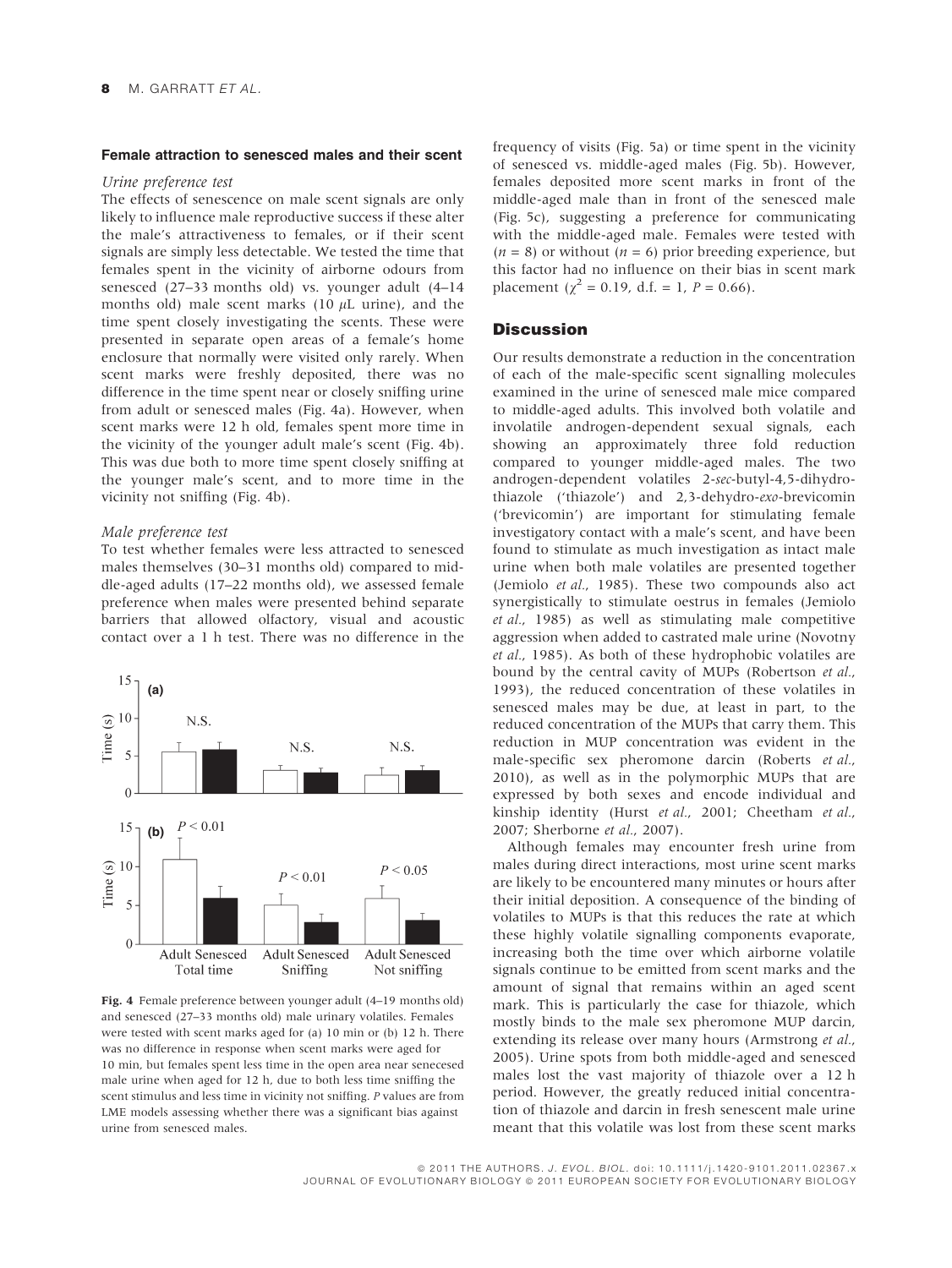

Fig. 5 Female preference between a senesced (30–31 months old) vs. a middle-aged (17–22 months old) male presented behind mesh barriers. There was no difference in (a) the number of visits or (b) the amount of time spent in vicinity of middle-aged or senesced males, but (c) more scent marks were deposited in front of middle-aged males. P values are from LME models assessing whether there was a significant bias against senesced males. Prior breeding experience among females had no effect on the lack of bias in number of visits ( $\chi^2$  = 1.72, d.f. = 1, P = 0.19) or time in vicinity ( $\chi^2$  = 0.10, d.f. = 1, P = 0.75), or on the bias for more scent marks in front of middle-aged males  $(\chi^2 = 0.19, d.f. = 1, P = 0.66).$ 

more quickly. This may thus affect the ability of females to detect a senesced male's ageing scent marks. We found no difference in the time that females spent near freshly deposited urine from senescent compared to younger adult males. In these first few minutes after deposition, there is a large release of volatiles including thiazole (Armstrong et al., 2005; Cavaggioni et al., 2006; current study), providing a high concentration of airborne odours that may be detected by females. However, as scent marks age, initial differences in the concentration of volatile signals between males may be more important because a reduced volatile signal is lost more quickly. Consistent with this, females spent less time near urine from senescent compared to younger adult males when urine marks were 12 h old, when the senescent male urine had lost almost all thiazole. Other volatiles, not measured here, may also be lost more quickly from senesced male scent, and may have contributed to the lower attractiveness of senesced male compared to younger adult male scent. Our results further highlight the importance of examining responses to scents not only when fresh but also when they have aged, as this may better reflect the information that remains in scent deposits when they are encountered under natural conditions.

Females also appeared able to distinguish between middle-aged and senesced males when encountered directly, depositing more scent marks near to the middle-aged males. Female mice are typically stimulated to scent mark more in the vicinity of males (Coquelin, 1992), and more in the vicinity of a preferred male when given a choice between two males (Rich & Hurst, 1999). This suggests that their scent mark signals may be directed towards particular males and perhaps reflect a mate preference. Although females did not spend more time near to middle-aged males compared to senesced males, this may be because they were confined in a small unfamiliar arena where they were unable to interact freely with the males and spent much time exploring both chambers.

A relationship between sexual signal production and senescence may arise due to changes within individuals as they age or as a consequence of selective disappearance or appearance of individuals of certain phenotypes (Van de Pol & Verhulst, 2006). Some differences between males that were middle-aged and senesced could have been generated from selective disappearance of particular individuals, such as when high quality individuals invest heavily in early life sexual signalling but die young (Hunt et al., 2004). Nonetheless, our 6 month longitudinal study of ageing males indicates that a reduction in urinary MUP concentration occurs within individuals as they become senesced. Lower total urinary MUP concentration with senescence was also observed between individuals, both when comparing middle-aged and senesced males and when we tested for a correlation between male age and urinary MUP concentration across a group of males with a variety of social experience. It seems likely that these differences were a result, at least in part, of the decrease in male urinary MUP concentration that occurs with senescence. When comparing middle-aged and senesced males over a 6-month period, we also observed consistently lower creatinine levels in the urine of senesced males; by contrast, there was no evidence of a relationship between age and urinary creatinine levels in the cross-section of males examined. These two studies were purposely very different in their design and thus the discrepancy in results may be a consequence of the cross-sectional nature of the latter study or the variation that was allowed in social experience. Changes in urinary creatinine with age have previously been demonstrated in laboratory rats, with creatinine concentration increasing between the ages of 4 and 18 months but then dropping by the time individuals reach 24 months (Wu et al., 2008). The authors suggest that such age related changes could occur as a result of changes in muscle mass,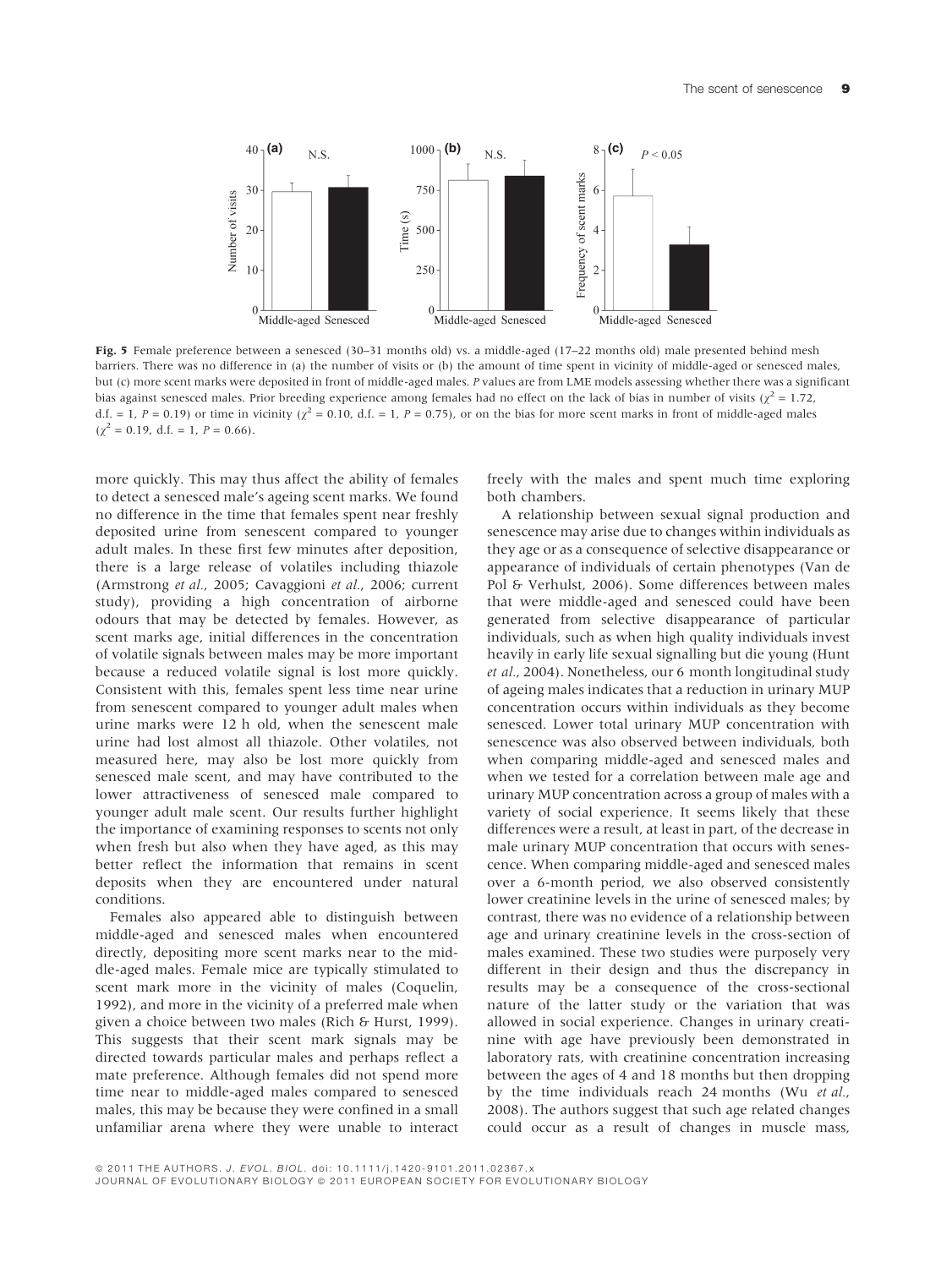nutritional status or glomerular filtration rate. We did not test which of these factors may have led to differences in creatinine output between senesced and middle-aged males, but our results highlight the need to check for differences between males in creatinine before using this marker to correct for urinary dilution.

Decreases in sexual signal production with senescence may occur for various reasons. Investment in olfactory signalling is frequently suggested to be costly (Gosling et al., 2000; Radwan et al., 2006; Zala et al., 2008), so senesced males, which have a loss of physiological function, may be unable to pay the costs of producing these signals at a high level. Alternatively, decreased sexual signal production may be an adaptive life history strategy for males. While males have been predicted to increase investment in sexual signals as they become older under a variety of conditions (Kokko, 1997), a recent state-dependent model of age-related reproductive investment predicts that individuals should partition relatively less to reproduction with age (McNamara et al., 2009). As sexual signalling is a major component of male reproduction, it is possible that reduced olfactory signalling during senescence may reflect an adaptive reduction in male reproductive effort. The most likely mechanistic cause for decreased MUP output is change at the transcriptional level in the liver. MUPs produced by male laboratory rats also decrease with senescence, which is due to decreased transcription in the liver as a result of a decline in androgen sensitivity (Roy et al., 1974). A decline in testosterone levels or in androgen sensitivity could further account for the decrease in thiazole and brevicomin with senescence, as expression of both these volatiles is testosterone dependent (Novotny et al., 1985). In addition, sexual signalling may decline during senescence as a consequence of oxidative stress (Velando et al., 2008), a pathological process particularly associated with ageing (Beckman & Ames, 1998). In species with carotenoid-based visual traits (Metcalfe & Alonso-Alvarez, 2010), there is evidence that sexual signalling varies with an individual's antioxidant status (Bertrand et al., 2006). Oxidative stress could thus be another physiological factor contributing to the reduction in olfactory sexual signalling in senesced male mice, although further research is required to understand whether olfactory sexual signals vary specifically with oxidative stress.

Our results are consistent with the hypothesis that females select against senesced males as mates (Hansen & Price, 1995; Beck & Promislow, 2007; Velando et al., 2008), and are able to detect senescence through scent cues, although the impact on mate choice per se remains to be tested. Females may incur a number of fitness costs from mating with senesced males, one of which may be a decrease in fertilization success due to lower male fertility (Brooks & Kemp, 2001). Here, the oldest males had the lowest epididymal sperm counts, which could suggest that these males were the least fertile. An additional fertilization test would be required to determine this, however, as quantitative differences in sperm characteristics of senesced males do not always influence fertilization success (Gasparini et al., 2010). Epididymal sperm counts correlated strongly with urinary MUP concentration, suggesting that this olfactory sexual trait could reveal information to females regarding male ejaculate quality, as expected under the phenotype-linked fertility hypothesis (Sheldon, 1994). As sperm from senesced males also have more random germline mutations (Velando et al., 2008), offspring from such males can suffer reduced viability (Jones et al., 2000; Pizzari et al., 2008), which is likely to cancel any viability benefits females would gain from mating with these older males. Female selection against senesced males is therefore likely to be an adaptive choice that enhances fertilization and increases offspring reproductive success.

# Acknowledgments

We thank Rick Humphries, Mike Thom, Sarah Roberts, Steven Ramm, John Waters, Andrew Holmes, Lisa Graham, Felicity Fair, Linda Burgess, Sue Jopson and all members of the Mammalian Behaviour and Evolution group for technical help and stimulating discussion, and Steve Paterson for providing code and advice for the linear mixed models in R. The study was funded by a research grant (BBC503897) and studentship from the Biotechnology and Biological Science Research Council.

# **References**

- Armstrong, S.D., Robertson, D.H.L., Cheetham, S.A., Hurst, J.L. & Beynon, R.J. 2005. Structural and functional differences in isoforms of mouse major urinary proteins: a male-specific protein that preferentially binds a male pheromone. Biochem.  $J.$  391: 343–350.
- Beck, C.W. & Promislow, D.E.L. 2007. Evolution of female preference for younger males. PLoS ONE 2: e939.
- Beckman, K.B. & Ames, B.N. 1998. The free radical theory of aging matures. Physiol. Rev. 78: 547–581.
- Berry, R.J. & Bronson, F.H. 1992. Life-history and bioeconomy of the house mouse. Biol. Rev. 67: 519–550.
- Bertrand, S., Faivre, B. & Sorci, G. 2006. Do carotenoid-based sexual traits signal the availability of non-pigmentary antioxidants? *J. Exp. Biol.* **209**: 4414-4419.
- Beynon, R.J. & Hurst, J.L. 2004. Urinary proteins and the modulation of chemical scents in mice and rats. Peptides 25: 1553–1563.
- Blaustein, A.R. 1981. Sexual selection and mammalian olfaction. Am. Nat. 117: 1006–1010.
- Brooks, R. & Kemp, D.J. 2001. Can older males deliver the good genes? Trends Ecol. Evol. 16: 308–313.
- Cavaggioni, A., Mucignat-Caretta, C., Redaelli, M. & Zagotto, G. 2006. The scent of urine spots of male mice, Mus musculus: changes in chemical composition over time. Rapid Commun. Mass Spectrom. 20: 3741–3746.
- Cheetham, S.A., Thom, M.D., Jury, F., Ollier, W.E.R., Beynon, R.J. & Hurst, J.L. 2007. The genetic basis of individualrecognition signals in the mouse. Curr. Biol. 17: 1771–1777.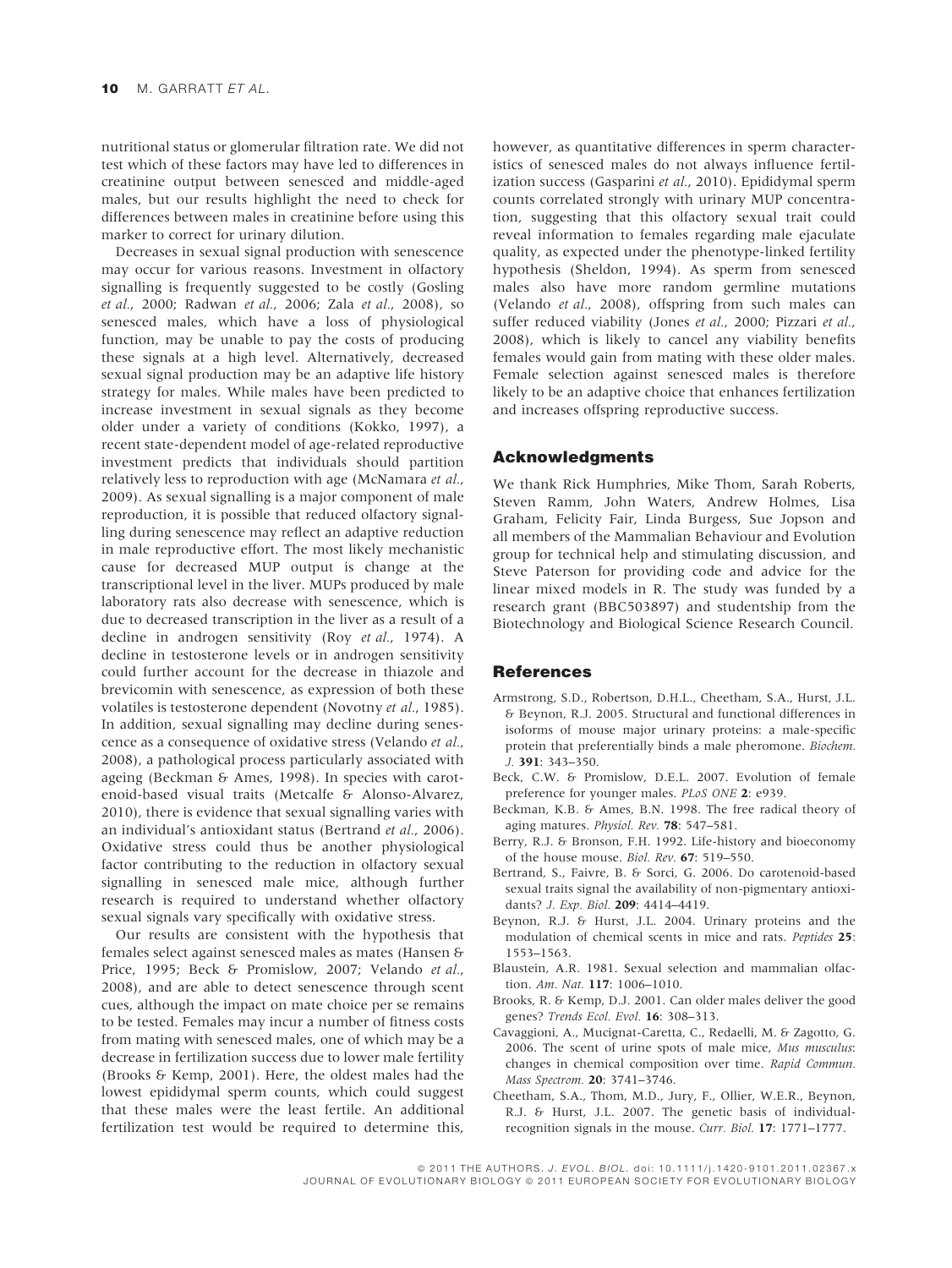- Cheetham, S.A., Smith, A.L., Armstrong, S.D., Beynon, R.J. & Hurst, J.L. 2009. Limited variation in the major urinary proteins of laboratory mice. Physiol. Behav. 96: 253–261.
- Coquelin, A. 1992. Urine marking by female mice throughout their reproductive cycle. Horm. Behav. 26: 255–271.
- Dean, R., Cornwallis, C.K., Lovlie, H., Worley, K., Richardson, D.S. & Pizzari, T. 2010. Male reproductive senescence causes potential for sexual conflict over mating. Curr. Biol. 20: 1192– 1196.
- Ferkin, M.H. 1999. Attractiveness of opposite-sex odor and responses to it vary with age and sex in meadow voles (Microtus pennsylvanicus). J. Chem. Ecol. 25: 757–769.
- Ferkin, M.H. 2010. Age affects over-marking of opposite-sex scent marks in meadow voles, Microtus pennsylvanicus. Ethology 116: 24–31.
- Gasparini, C., Marino, I.A.M., Boschetto, C. & Pilastro, A. 2010. Effect of male age on sperm traits and sperm competition success in the guppy (Poecilia reticulata). J. Evol. Biol. 23: 124-135.
- Gosling, L.M., Roberts, S.C., Thornton, E.A. & Andrew, M.J. 2000. Life history costs of olfactory status signalling in mice. Behav. Ecol. Sociobiol. 48: 328–332.
- Grafen, A. 1990. Biological signals as handicaps. J. Theor. Biol. 144: 517–546.
- Hansen, T.F. & Price, D.K. 1995. Good genes and old age: do old mates provide superior genes? J. Evol. Biol. 8: 759–778.
- Harper, J.M. 2008. Wild-derived mouse stocks: an underappreciated tool for aging research. Age 30: 135–145.
- Hunt, J., Brooks, R., Jennions, M.D., Smith, M.J., Bentsen, C.L. & Bussiere, L.F. 2004. High-quality male field crickets invest heavily in sexual display but die young. Nature 432: 1024– 1027.
- Hurst, J.L. 2009. Female recognition and assessment of males through scent. Behav. Brain Res. 200: 295–303.
- Hurst, J.L. & Beynon, R.J. 2004. Scent wars: the chemobiology of competitive signalling in mice. Bioessays 26: 1288–1298.
- Hurst, J.L., Robertson, D.H.L., Tolladay, U. & Beynon, R.J. 1998. Proteins in urine scent marks of male house mice extend the longevity of olfactory signals. Anim. Behav. 55: 1289–1297.
- Hurst, J.L., Payne, C.E., Nevison, C.M., Marie, A.D., Humphries, R.E., Robertson, D.H.L. et al. 2001. Individual recognition in mice mediated by major urinary proteins. Nature 414: 631– 634.
- Jemiolo, B., Alberts, J., Sochinskiwiggins, S., Harvey, S. & Novotny, M. 1985. Behavioral and endocrine responses of female mice to synthetic analogs of volatile compounds in male urine. Anim. Behav. 33: 1114–1118.
- Jemiolo, B., Harvey, S. & Novotny, M. 1986. Promotion of the whitten effect in female mice by synthetic analogs of male urinary constituents. Proc. Natl Acad. Sci. USA 83: 4576-4579.
- Jones, T.M., Balmford, A. & Quinnell, R.J. 2000. Adaptive female choice for middle-aged mates in a lekking sandfly. Proc. R. Soc. Lond. B 267: 681–686.
- Kempenaers, B., Verheyren, G.R. & Dhondt, A.A. 1997. Extrapair paternity in the blue tit (Parus caeruleus): female choice, male characteristics, and offspring quality. Behav. Ecol. 8: 481– 492.
- Kirkwood, T.B.L. & Austad, S.N. 2000. Why do we age? Nature 408: 233–238.
- Kokko, H. 1997. Evolutionarily stable strategies of age-dependent sexual advertisement. Behav. Ecol. Sociobiol. 41: 99–107.
- Kokko, H. & Lindstrom, J. 1996. Evolution of female preference for old mates. Proc. R. Soc. Lond. B 263: 1533–1538.
- Komers, P.E., Birgersson, B. & Ekvall, K. 1999. Timing of estrus in fallow deer is adjusted to the age of available mates. Am. Nat. 153: 431–436.
- Laemmli, U.K. 1970. Cleavage of structural proteins during assembly of head of bacteriophage-t4. Nature 227: 680–685.
- Manning, J.T. 1985. Choosy females and correlates of male age. J. Theor. Biol. 116: 349–354.
- Marsden, H.M. & Bronson, F.H. 1964. Estrous synchrony in mice: alteration by exposure to male urine. Science 144: 1469.
- McArdle, A., Vasilaki, A. & Jackson, M. 2002. Exercise and skeletal muscle ageing: cellular and molecular mechanisms. Ageing Res. Rev. 1: 79–93.
- McNamara, J.M., Houston, A.I., Barta, Z., Scheuerlein, A. & Fromhage, L. 2009. Deterioration, death and the evolution of reproductive restraint in late life. Proc. R. Soc. Lond. B 276: 4061–4066.
- Metcalfe, N.B. & Alonso-Alvarez, C. 2010. Oxidative stress as a life-history constraint: the role of reactive oxygen species in shaping phenotypes from conception to death. Funct. Ecol. 24: 984–996.
- Miller, R.A., Harper, J.M., Dysko, R.C., Durkee, S.J. & Austad, S.N. 2002. Longer life spans and delayed maturation in wildderived mice. Exp. Biol. Med. 227: 500-508.
- Mudge, J.M., Armstrong, S.D., McLaren, K., Beynon, R.J., Hurst, J.L., Nicholson, C. et al. 2008. Dynamic instability of the major urinary protein gene family revealed by genomic and phenotypic comparisons between C57 and 129 strain mice. Genome Biol. 9: R91.
- Mysterud, A., Meisingset, E., Langvatn, R., Yoccoz, N.G. & Stenseth, N.C. 2005. Climate-dependent allocation of resources to secondary sexual traits in red deer. Oikos 111: 245–252.
- Novotny, M., Harvey, S., Jemiolo, B. & Alberts, J. 1985. Synthetic pheromones that promote inter-male aggression in mice. Proc. Natl Acad. Sci. USA 82: 2059–2061.
- Novotny, M.V., Ma, W.D., Wiesler, D. & Zidek, L. 1999. Positive identification of the puberty-accelerating pheromone of the house mouse: the volatile ligands associating with the major urinary protein. Proc. R. Soc. Lond. B 266: 2017–2022.
- Nussey, D.H., Kruuk, L.E.B., Morris, A., Clements, M.N., Pemberton, J.M. & Clutton-Brock, T.H. 2009. Inter- and intrasexual variation in aging patterns across reproductive traits in a wild red deer population. Am. Nat. 174: 342–357.
- Osada, K., Yamazaki, K., Curran, M., Bard, J., Smith, B.P.C. & Beauchamp, G.K. 2003. The scent of age. Proc. R. Soc. Lond. B 270: 929–933.
- Osada, K., Tashiro, T., Mori, K. & Izumi, H. 2008. The identification of attractive volatiles in aged male mouse urine. Chem. Senses 33: 815–823.
- Parkening, T.A. 1989. Fertilizing ability of spermatozoa from aged C57BL/6NNIA mice. J. Reprod. Fertil. 87: 727-733.
- Partridge, L. & Endler, J.A. 1987. Life history constraints on sexual selection. In: Sexual Selection: Testing the Alternatives (J.W. Bradbury & M.B. Andersson, eds), pp. 265–277. Wiley, Chichester.
- Pizzari, T., Dean, R., Pacey, A., Moore, H. & Bonsall, M.B. 2008. The evolutionary ecology of pre- and post-meiotic sperm senescence. Trends Ecol. Evol. 23: 131-140.
- Van de Pol, M. & Verhulst, S. 2006. Age-dependent traits: a new statistical model to separate within- and between-individual effects. Am. Nat. 167: 766–773.

ª 2011 THE AUTHORS. J. EVOL. BIOL. doi: 10.1111/j.1420-9101.2011.02367.x

JOURNAL OF EVOLUTIONARY BIOLOGY @ 2011 EUROPEAN SOCIETY FOR EVOLUTIONARY BIOLOGY